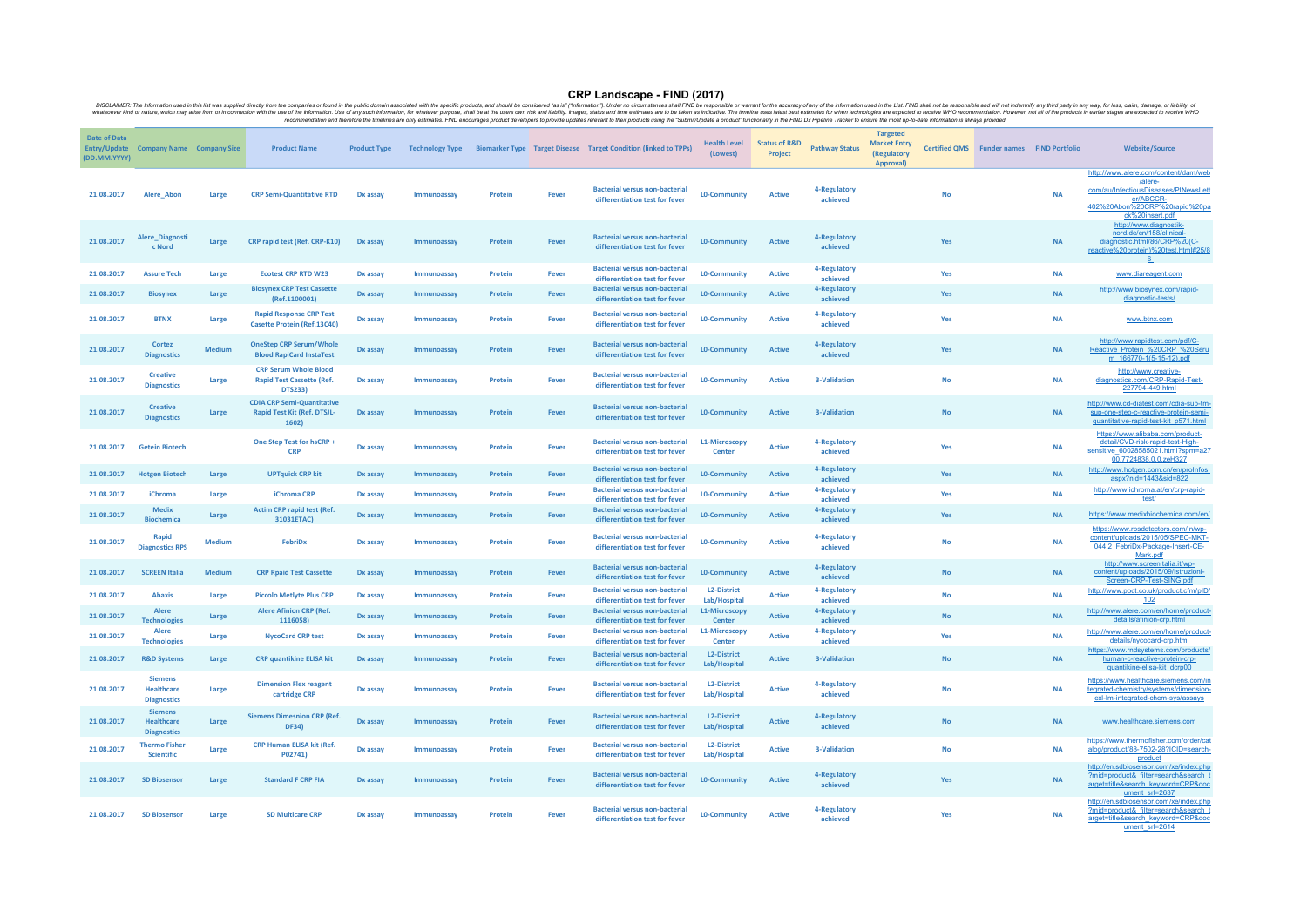| 24.08.2017 | Egens<br><b>Diagnostic</b>                               | Large         | <b>Egens Diagnostic</b>                                              | Dx assay | Immunoassay | Protein | Fever | Bacterial versus non-bacteria<br>differentiation test for fever         | <b>LO-Community</b>     | <b>Active</b> | 4-Regulator<br>achieved  | Yes       | <b>NA</b> | http://www.egens-bio.com                                                                                                                                                             |
|------------|----------------------------------------------------------|---------------|----------------------------------------------------------------------|----------|-------------|---------|-------|-------------------------------------------------------------------------|-------------------------|---------------|--------------------------|-----------|-----------|--------------------------------------------------------------------------------------------------------------------------------------------------------------------------------------|
| 25.08.2017 | <b>Blue Cross</b>                                        | Large         | <b>OneStep CRP Test Cassette</b>                                     | Dx assay | Immunoassay | Protein | Fever | <b>Bacterial versus non-bacterial</b><br>differentiation test for fever | <b>LO-Community</b>     | <b>Active</b> | 4-Regulatory<br>achieved | Yes       | <b>NA</b> | https://www.praxisdienst.com/en/Labor<br>atory+items/Tests/Rapid+tests/BlueCro<br>ss+CrP+Test.html                                                                                   |
| 25.08.2017 | <b>Beijing Accumed</b><br><b>Technology</b>              | Small         | <b>CRP Semi-Quantitative Rapid</b><br><b>Test Device</b>             | Dx assay | Immunoassay | Protein | Fever | <b>Bacterial versus non-bacterial</b><br>differentiation test for fever | <b>LO-Community</b>     | <b>Active</b> | 4-Regulatory<br>achieved | Yes       | <b>NA</b> | https://accumed.en.alibaba.com/?spm<br>=a2700.details.shnsopsi9.9.697a8c3e7<br>vawGr                                                                                                 |
| 07.09.2017 | <b>Encode Medical</b><br><b>Engineering</b>              | <b>Medium</b> | <b>Quantitative CRP colloidal</b><br>gold rapid test kit             | Dx assay | Immunoassay | Protein | Fever | <b>Bacterial versus non-bacterial</b><br>differentiation test for fever | <b>LO-Community</b>     | <b>Active</b> | 4-Regulatory<br>achieved | Yes       | <b>NA</b> | http://www.encode.com.cn/en/index.as<br>p                                                                                                                                            |
| 25.08.2017 | <b>Nantong</b><br><b>Diagnos</b><br><b>Biotechnology</b> | <b>Medium</b> | <b>CRP RDT</b>                                                       | Dx assay | Immunoassay | Protein | Fever | <b>Bacterial versus non-bacterial</b><br>differentiation test for fever | <b>LO-Community</b>     | <b>Active</b> | 4-Regulatory<br>achieved | Yes       | <b>NA</b> | http://www.diagnosbio.com/                                                                                                                                                           |
| 25.08.2017 | Mediclone<br><b>Biotech</b>                              | Medium        | <b>CRP Latex</b>                                                     | Dx assay | Immunoassay | Protein | Fever | <b>Bacterial versus non-bacterial</b><br>differentiation test for fever | <b>LO-Community</b>     | <b>Active</b> | 4-Regulatory<br>achieved | Yes       | <b>NA</b> | https://mediclone.trustpass.alibaba.co<br>m/?spm=a2700.details.shnsopsi9.1.69<br>7a8c3eZXkzIG                                                                                        |
| 25.08.2017 | <b>Atlas Medical</b>                                     | <b>Medium</b> | <b>CRP Latex Kit</b>                                                 | Dx assay | Immunoassay | Protein | Fever | <b>Bacterial versus non-bacterial</b><br>differentiation test for fever | <b>LO-Community</b>     | <b>Active</b> | 4-Regulatory<br>achieved | Yes       | <b>NA</b> | http://www.atlas-<br>medical.com/product.php?id=201001                                                                                                                               |
| 28.08.2017 | <b>Savant</b><br><b>Biotechnology</b>                    | Large         | <b>CRP Rapid Test Kit</b>                                            | Dx assay | Immunoassay | Protein | Fever | <b>Bacterial versus non-bacterial</b><br>differentiation test for fever | L1-Microscopy<br>Center | <b>Active</b> | 4-Regulatory<br>achieved | Yes       | <b>NA</b> | https://savantbiotech.en.alibaba.com/?<br>spm=a2700.details.cordpanyb.18.697a<br>8c3ea8CNdt                                                                                          |
| 28.08.2017 | Medcha Kofa                                              | Small         | <b>CRP RDT</b>                                                       | Dx assay | Immunoassay | Protein | Fever | <b>Bacterial versus non-bacterial</b><br>differentiation test for fever | <b>LO-Community</b>     | <b>Active</b> | 4-Regulatory<br>achieved | Yes       | <b>NA</b> | www.kofa.medcha.com                                                                                                                                                                  |
| 30.08.2017 | Changchun<br><b>Mervdi Biotech</b>                       | <b>Medium</b> | <b>CRP</b> diagnostic kit (colloidal<br>gold)                        | Dx assay | Immunoassay | Protein | Fever | <b>Bacterial versus non-bacterial</b><br>differentiation test for fever | <b>LO-Community</b>     | <b>Active</b> | 4-Regulatory<br>achieved | Yes       | <b>NA</b> | https://merydi.en.alibaba.com/product/<br>60614908372-<br>804431676/C Reaction Protein diagn<br>ostic kits colloid gold .html?spm=a2<br>700.8304367.maes88c8c1.18.73152c5<br>4T745HP |
| 07.09.2017 | <b>Artron Labs</b>                                       | <b>Medium</b> | <b>C-Reactive Protein</b>                                            | Dx assay | Immunoassay | Protein | Fever | <b>Bacterial versus non-bacterial</b><br>differentiation test for fever | <b>LO-Community</b>     | <b>Active</b> | 4-Regulatory<br>achieved | Yes       | <b>NA</b> | www.artronbio.com                                                                                                                                                                    |
| 07.09.2017 | <b>Artron Labs</b>                                       | <b>Medium</b> | <b>C-Reactive Protein (Semi-</b><br><b>Quantitative)</b>             | Dx assay | Immunoassay | Protein | Fever | <b>Bacterial versus non-bacterial</b><br>differentiation test for fever | <b>LO-Community</b>     | <b>Active</b> | 4-Regulatory<br>achieved | Yes       | <b>NA</b> | www.artronbio.com                                                                                                                                                                    |
| 07.09.2017 | <b>Biosurfit</b>                                         | <b>Medium</b> | <b>Sprint CRP</b>                                                    | Dx assay | Immunoassay | Protein | Fever | Bacterial versus non-bacterial<br>differentiation test for fever        | L1-Microscopy<br>Center | <b>Active</b> | 4-Regulatory<br>achieved | Yes       | <b>NA</b> | http://biosurfit.com                                                                                                                                                                 |
| 07.09.2017 | <b>Newscen Coast</b><br>Rio-<br><b>Pharmaceuticals</b>   | Medium        | <b>CRP</b> quantitative test<br>(cassette)                           | Dx assay | Immunoassay | Protein | Fever | <b>Bacterial versus non-bacterial</b><br>differentiation test for fever | L1-Microscopy<br>Center | <b>Active</b> | 3-Validation             | Yes       | <b>NA</b> | www.newscen.com                                                                                                                                                                      |
| 07.09.2017 | <b>Newscen Coast</b><br>Bio-<br><b>Pharmaceuticals</b>   | <b>Medium</b> | <b>CRP Semi-Quantitative test</b><br>(cassette)                      | Dx assay | Immunoassay | Protein | Fever | <b>Bacterial versus non-bacterial</b><br>differentiation test for fever | L1-Microscopy<br>Center | <b>Active</b> | 3-Validation             | Yes       | <b>NA</b> | www.newscen.com                                                                                                                                                                      |
| 07.09.2017 | Hangzhou<br><b>AllTest Biotech</b><br>Co. Ltd.           | <b>Mediun</b> | <b>CRP Rapid Test dipstick (CCR-</b><br>401)                         | Dx assay | Immunoassay | Protein | Fever | <b>Bacterial versus non-bacterial</b><br>differentiation test for fever | <b>LO-Community</b>     | <b>Active</b> | 4-Regulatory<br>achieved | Yes       | <b>NA</b> | www.alltests.com.cn                                                                                                                                                                  |
| 07.09.2017 | Hangzhou<br><b>AllTest Biotech</b><br>Co. Ltd.           | Medium        | <b>CRP Rapid Test cassette (CCR-</b><br>402)                         | Dx assay | Immunoassay | Protein | Fever | <b>Bacterial versus non-bacterial</b><br>differentiation test for fever | <b>LO-Community</b>     | <b>Active</b> | 4-Regulatory<br>achieved | Yes       | <b>NA</b> | www.alltests.com.cn                                                                                                                                                                  |
| 07.09.2017 | Hangzhou<br><b>AllTest Biotech</b><br>Co. Ltd.           | <b>Medium</b> | <b>CRP Rapid Test dipstick (CCR-</b><br>U401                         | Dx assay | Immunoassay | Protein | Fever | <b>Bacterial versus non-bacterial</b><br>differentiation test for fever | <b>LO-Community</b>     | <b>Active</b> | 4-Regulatory<br>achieved | Yes       | <b>NA</b> | www.alltests.com.cn                                                                                                                                                                  |
| 07.09.2017 | Hangzhou<br><b>AllTest Biotech</b><br>Co. Ltd.           | Medium        | <b>CRP Rapid Test cassette (CCR-</b><br><b>T402)</b>                 | Dx assay | Immunoassay | Protein | Fever | <b>Bacterial versus non-bacterial</b><br>differentiation test for fever | <b>LO-Community</b>     | <b>Active</b> | 4-Regulatory<br>achieved | Yes       | <b>NA</b> | www.alltests.com.cn                                                                                                                                                                  |
| 07.09.2017 | <b>Hangzhou Laihe</b><br><b>Biotech Co. Ltd</b>          | Medium        | <b>CRP</b> test                                                      | Dx assay | Immunoassay | Protein | Fever | <b>Bacterial versus non-bacterial</b><br>differentiation test for fever | L1-Microscopy<br>Center | <b>Active</b> | 3-Validation             | <b>No</b> | <b>NA</b> | http://www.lyher.com/en/product000.as<br>p?Classid=25                                                                                                                                |
| 07.09.2017 | Hangzhou<br><b>Biotest Biotech</b><br>Co. Ltd.           | Medium        | <b>CRP Semiquantitative Rapid</b><br><b>Test Cassette (CCRP-C42)</b> | Dx assay | Immunoassay | Protein | Fever | <b>Bacterial versus non-bacterial</b><br>differentiation test for fever | <b>LO-Community</b>     | <b>Active</b> | 4-Regulatory<br>achieved | Yes       | <b>NA</b> | http://en.biotests.com.cn/newproduc                                                                                                                                                  |
| 07.09.2017 | Hangzhou<br><b>Biotest Biotech</b><br>Co. Ltd.           | <b>Medium</b> | <b>CRP Semiquantitative Rapid</b><br><b>Test Cassette (CCRP-C43)</b> | Dx assay | Immunoassay | Protein | Fever | <b>Bacterial versus non-bacterial</b><br>differentiation test for fever | <b>LO-Community</b>     | <b>Active</b> | 4-Regulatory<br>achieved | Yes       | <b>NA</b> | http://en.biotests.com.cn/newproduc                                                                                                                                                  |
| 07.09.2017 | Hangzhou<br><b>Biotest Biotech</b><br>Co. Ltd.           | <b>Medium</b> | <b>CRP Rapid Test Dipstick</b>                                       | Dx assay | Immunoassay | Protein | Fever | <b>Bacterial versus non-bacterial</b><br>differentiation test for fever | <b>LO-Community</b>     | <b>Active</b> | 4-Regulatory<br>achieved | Yes       | <b>NA</b> | http://en.biotests.com.cn/newproduc                                                                                                                                                  |
| 07.09.2017 | Asan<br>Pharmaceutical<br>Co. Ltd.                       | <b>Medium</b> | <b>Asan CRP Latex</b>                                                | Dx assay | Immunoassay | Protein | Fever | <b>Bacterial versus non-bacterial</b><br>differentiation test for fever | <b>LO-Community</b>     | <b>Active</b> | 3-Validation             | <b>No</b> | <b>NA</b> | http://www.asanpharm.com/board/bbs/<br>board.php?bo_table=Immunology_Ser<br>olog≀_id=8                                                                                               |
|            | 07.09.2017 Sugentech, Inc.                               | Medium        | <b>Inclix CRP</b>                                                    | Dx assay | Immunoassay | Protein | Fever | <b>Bacterial versus non-bacterial</b><br>differentiation test for fever | L1-Microscopy<br>Center | <b>Active</b> | 4-Regulatory<br>achieved | Yes       | <b>NA</b> | www.sugentech.com                                                                                                                                                                    |